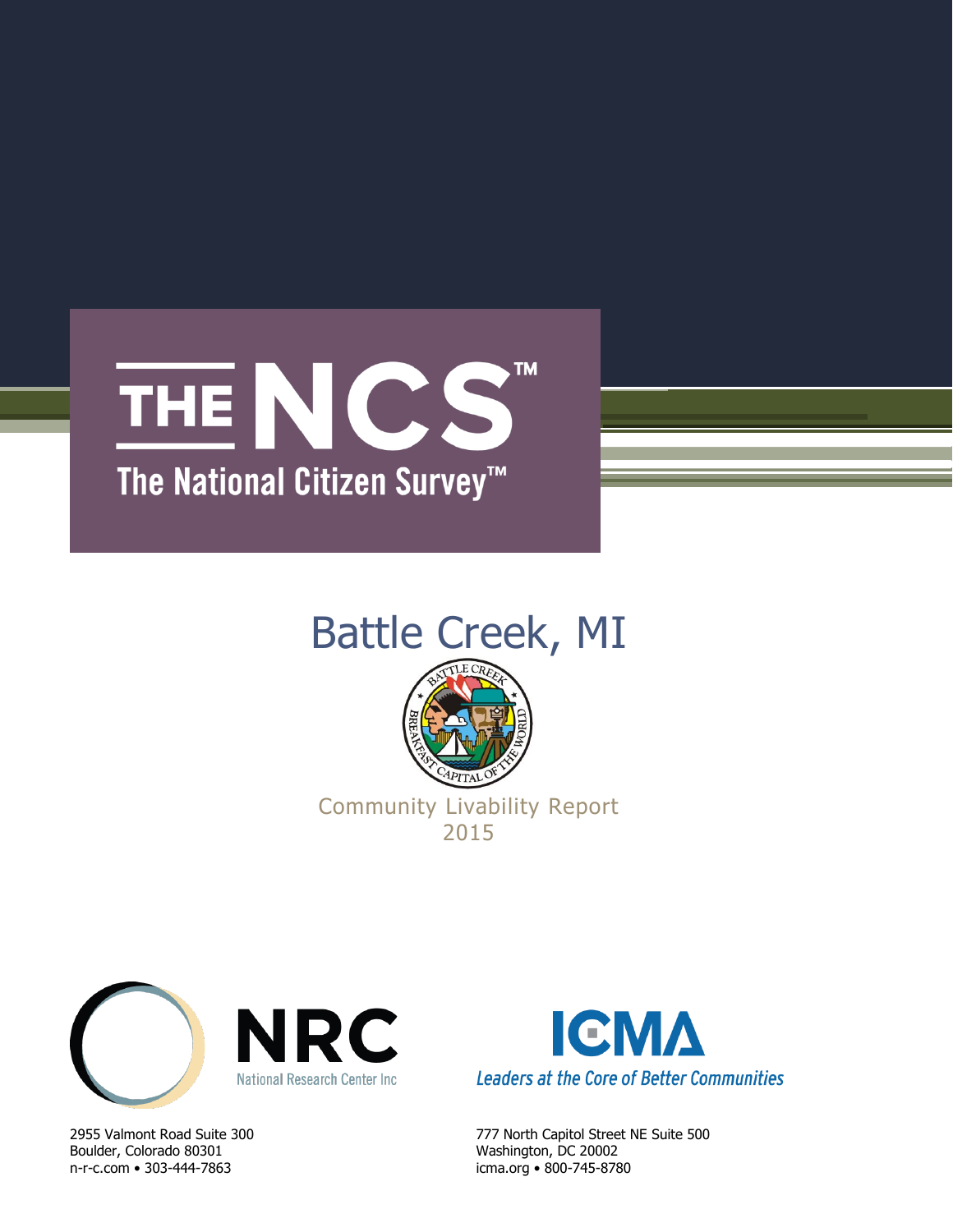## **Contents**

The National Citizen Survey™ © 2001-2015 National Research Center, Inc.

The NCS™ is presented by NRC in collaboration with ICMA.

NRC is a proud member of the AAPOR Transparency Initiative, providing clear disclosure of our sound and ethical survey research practices.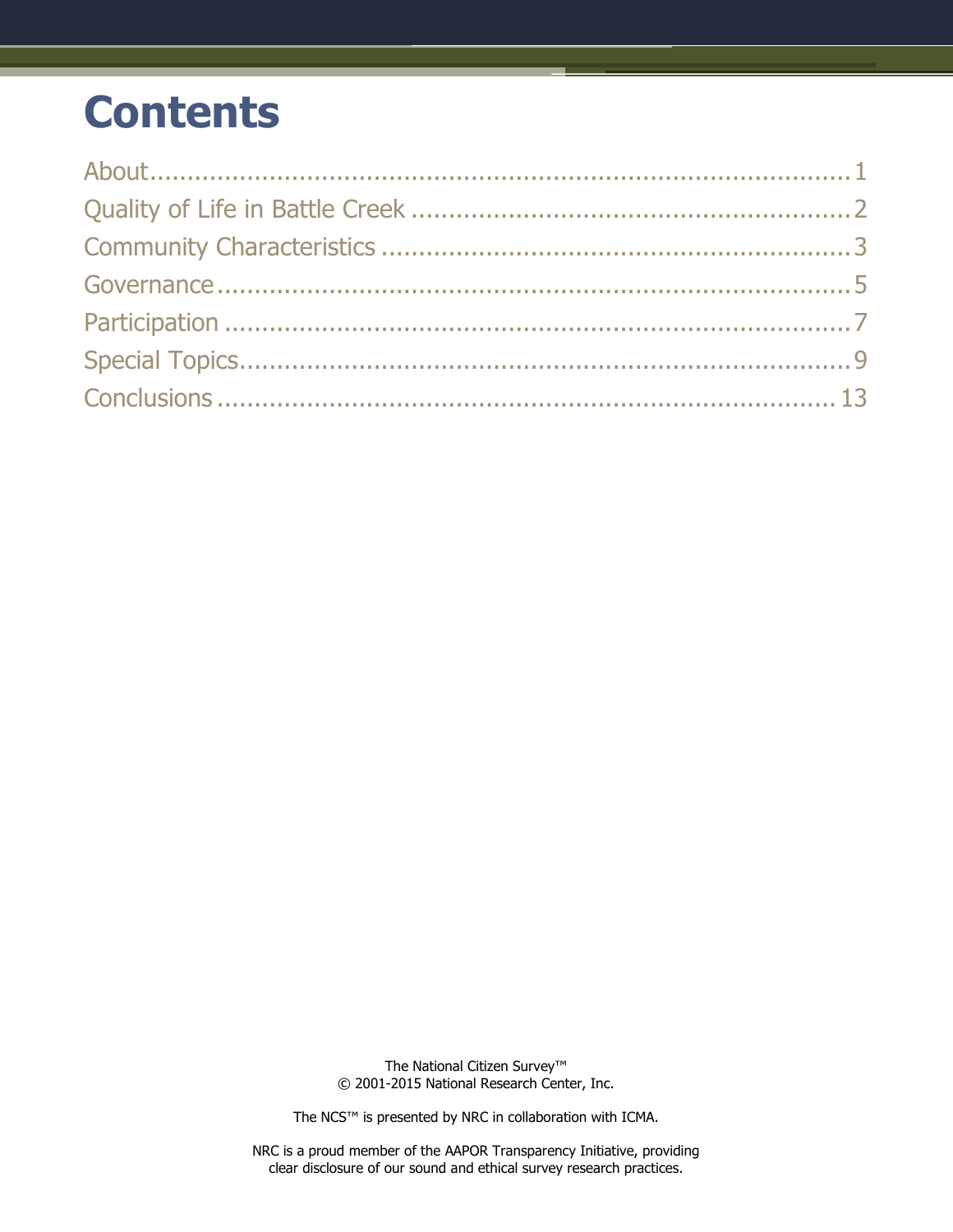## <span id="page-2-0"></span>**About**

The National Citizen Survey™ (The NCS) report is about the "livability" of Battle Creek. The phrase "livable community" is used here to evoke a place that is not simply habitable, but that is desirable. It is not only where people do live, but where they want to live.

Great communities are partnerships of the government, private sector, community-based organizations and residents, all geographically connected. The NCS captures residents' opinions within the three pillars of a community (Community Characteristics, Governance and Participation) across eight central facets of community (Safety, Mobility, Natural Environment, Built Environment, Economy, Recreation and Wellness, Education and Enrichment and Community Engagement).

The Community Livability Report provides the opinions of a representative sample of 626 residents of the City of Battle Creek. The margin of error around any reported percentage is 4% for the entire sample. The full description of methods used to garner these opinions can be found in the *Technical Appendices* provided under separate cover.

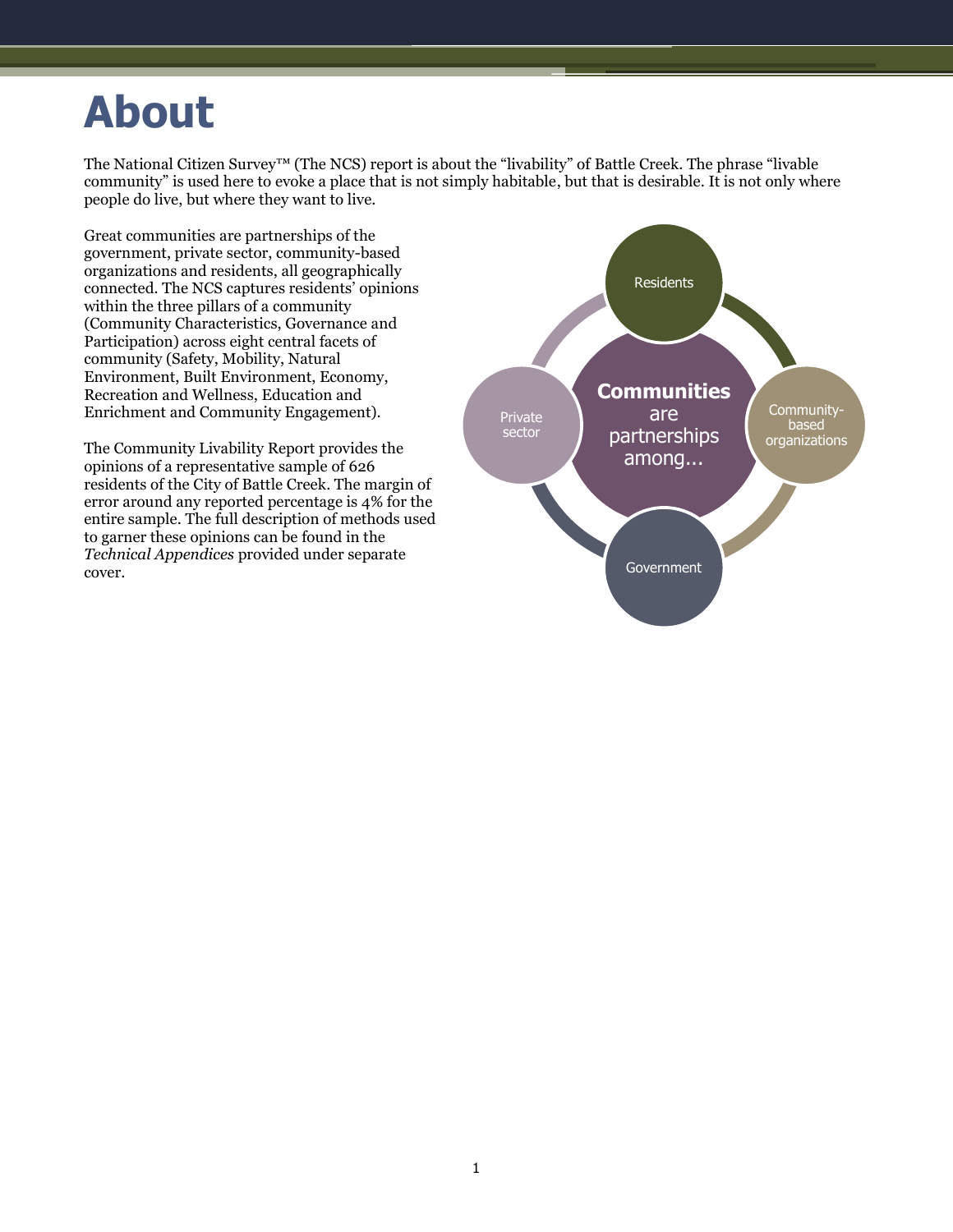# <span id="page-3-0"></span>**Quality of Life in Battle Creek**

About one third of residents rated the quality of life in Battle Creek as excellent or good. This rating was much lower than ratings in comparison communities (see Appendix B of the *Technical Appendices* provided under separate cover).

Shown below are the eight facets of community. The color of each community facet summarizes how residents rated it across the three sections of the survey that represent the pillars of a community – Community Characteristics, Governance and Participation. When most ratings across the three pillars were higher than the benchmark, the color for that facet is the darkest shade; when most ratings were lower than the benchmark, the color is the lightest shade. A mix of ratings (higher and lower than the benchmark) results in a color between the extremes.



In addition to a summary of ratings, the image below includes one or more stars to indicate which community facets were the most important focus areas for the community. Residents identified Safety and Economy as priorities for the Battle Creek community in the coming two years. Ratings for Mobility and Economy were positive and similar to other communities. Ratings for Safety, Natural Environment, Built Environment, Recreation and Wellness, Education and Enrichment and Community Engagement tended to be lower than the benchmark. This overview of the key aspects of community quality provides a quick summary of where residents see exceptionally strong performance and where performance offers the greatest opportunity for improvement. Linking quality to importance offers community members and leaders a view into the characteristics of the community that matter most and that seem to be working best.

Details that support these findings are contained in the remainder of this Livability Report, starting with the ratings for Community Characteristics, Governance and Participation and ending with results for Battle Creek's unique questions.

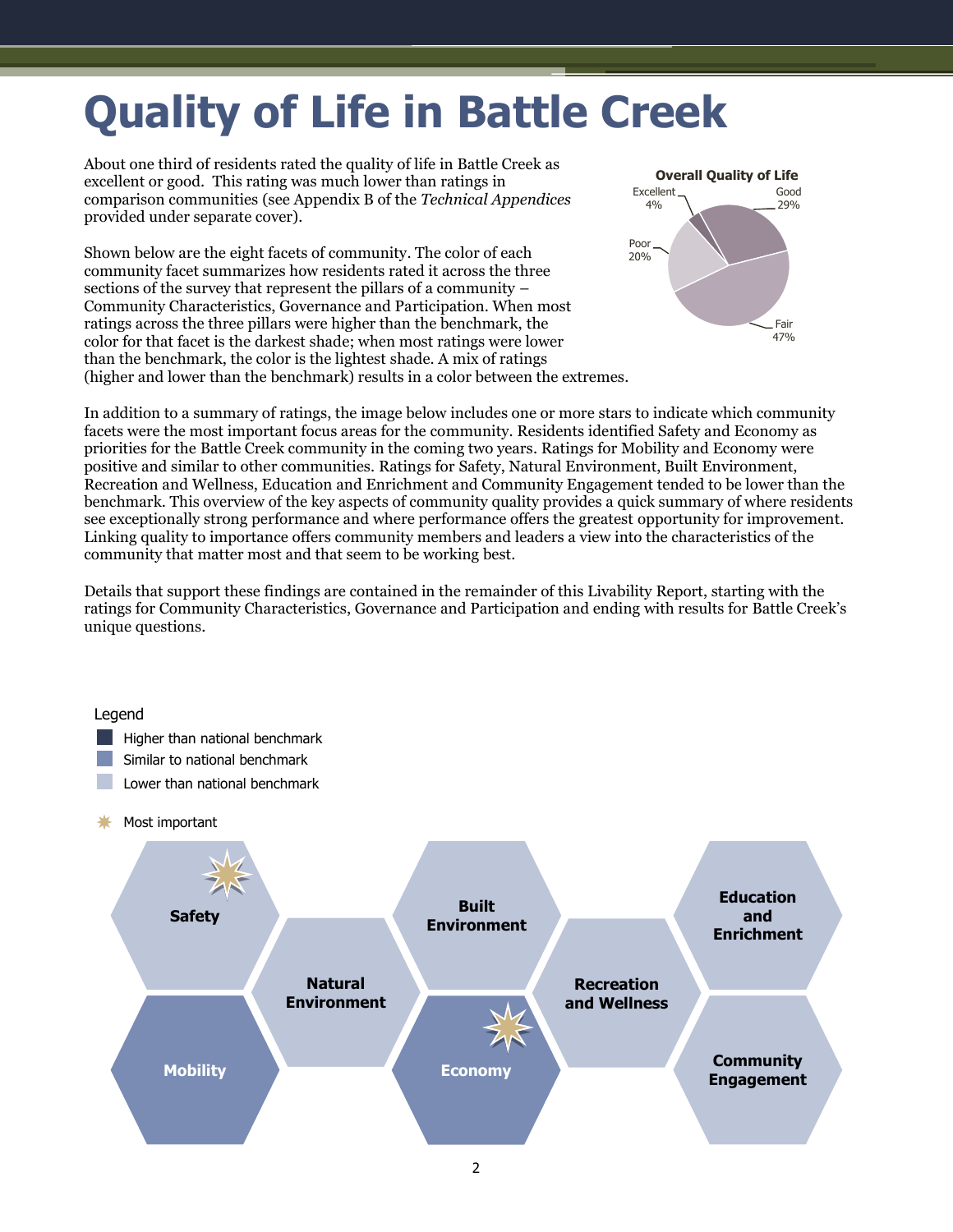## <span id="page-4-0"></span>**Community Characteristics**

### What makes a community livable, attractive and a place where people want to be?

Overall quality of community life represents the natural ambience, services and amenities that make for an attractive community. How residents rate their overall quality of life is an indicator of the overall health of a community. In the case of Battle Creek, 44% rated the City as an excellent or good place to live. Respondents' ratings of Battle Creek as a place to live were much lower than ratings in other communities across the nation.

In addition to rating the City as a place to live, respondents rated several aspects of community quality including Battle Creek as a place to raise children and to retire, their neighborhood as a place to live, the overall image or reputation of Battle Creek and its overall appearance. Almost 6 in 10 respondents rated their neighborhoods as excellent or good places to live. About one-third of residents gave positive ratings to Battle Creek as a place to raise children and the overall appearance of the City. Less than one-quarter of survey respondents gave Battle Creek an excellent or good rating to the City's overall image or as a place to retire. All of these ratings were lower than the national benchmark.

Delving deeper into Community Characteristics, survey respondents rated over 40 features of the community within the eight facets of Community Livability. These ratings tended to be similar or lower than ratings in communities across the nation. Within the facet of Safety, 3 in 4 residents reported that they felt safe in their neighborhoods, while about 7 in 10 stated they felt safe in Battle Creek's downtown commercial area, both of which were rated below the benchmark. Most aspects of Mobility were rated positively by a majority of residents, including overall ease of travel, paths and walking trails, travel by car and traffic flow. All but one of the Mobility



ratings were rated similarly to comparison communities, with the exception of ease of walking (46% rated excellent or good), which had a lower rating.

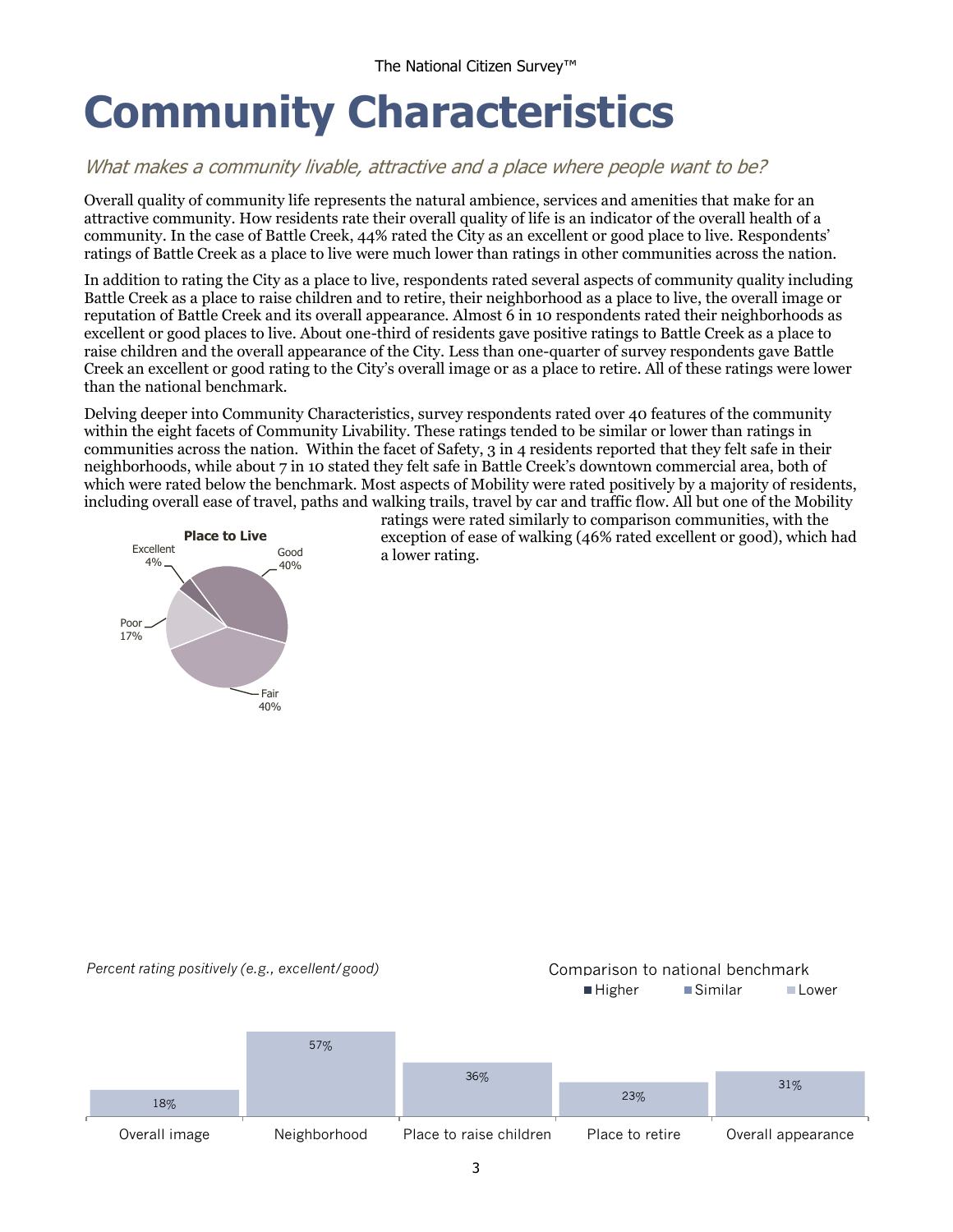## Figure 1: Aspects of Community Characteristics

|                                                     | <b>SAFETY</b>                                     |     |     |     |     |     |  |
|-----------------------------------------------------|---------------------------------------------------|-----|-----|-----|-----|-----|--|
| Percent rating positively<br>(e.g., excellent/good, | Overall feeling of safety                         |     | 35% |     |     |     |  |
| very/somewhat safe)                                 | Safe in neighborhood                              |     |     |     |     | 76% |  |
|                                                     | Safe downtown/commercial area                     |     |     |     | 69% |     |  |
|                                                     | <b>MOBILITY</b>                                   |     |     |     |     |     |  |
| Comparison to national                              | Overall ease of travel                            |     |     |     | 62% |     |  |
| benchmark                                           | Paths and walking trails                          |     |     | 55% |     |     |  |
|                                                     | Ease of walking                                   |     |     | 46% |     |     |  |
| <b>Higher</b>                                       | Travel by bicycle                                 |     |     | 49% |     |     |  |
| <b>Similar</b>                                      | Travel by public transportation                   |     | 33% |     |     |     |  |
|                                                     | Travel by car                                     |     |     |     | 63% |     |  |
| Lower                                               | Public parking                                    |     |     | 49% |     |     |  |
|                                                     | <b>Traffic flow</b>                               |     |     | 55% |     |     |  |
|                                                     | NATURAL ENVIRONMENT                               |     |     |     |     |     |  |
|                                                     | Overall natural environment                       |     |     | 48% |     |     |  |
|                                                     | Cleanliness                                       |     | 31% |     |     |     |  |
|                                                     | Air quality                                       |     |     | 53% |     |     |  |
|                                                     | <b>BUILT ENVIRONMENT</b>                          |     |     |     |     |     |  |
|                                                     | Overall built environment                         |     | 37% |     |     |     |  |
|                                                     | New development in Battle Creek                   | 21% |     |     |     |     |  |
|                                                     | Affordable quality housing                        |     | 36% |     |     |     |  |
|                                                     | Housing options<br>Public places                  |     | 36% |     |     |     |  |
|                                                     | <b>ECONOMY</b>                                    |     | 33% |     |     |     |  |
|                                                     | Overall economic health                           | 18% |     |     |     |     |  |
|                                                     | Vibrant downtown/commercial area                  | 21% |     |     |     |     |  |
|                                                     | Business and services                             |     | 30% |     |     |     |  |
|                                                     | Cost of living                                    |     | 33% |     |     |     |  |
|                                                     | Shopping opportunities                            |     | 31% |     |     |     |  |
|                                                     | Employment opportunities                          | 20% |     |     |     |     |  |
|                                                     | Place to visit                                    | 28% |     |     |     |     |  |
|                                                     | Place to work                                     |     | 37% |     |     |     |  |
|                                                     | <b>RECREATION AND WELLNESS</b>                    |     |     |     |     |     |  |
|                                                     | Health and wellness                               |     | 41% |     |     |     |  |
|                                                     | Mental health care                                |     | 35% |     |     |     |  |
|                                                     | Preventive health services                        |     | 42% |     |     |     |  |
|                                                     | Health care                                       |     | 40% |     |     |     |  |
|                                                     | Food                                              |     |     | 44% |     |     |  |
|                                                     | Recreational opportunities                        |     | 39% |     |     |     |  |
|                                                     | Fitness opportunities                             |     |     | 53% |     |     |  |
|                                                     | EDUCATION AND ENRICHMENT                          |     |     |     |     |     |  |
|                                                     | Education and enrichment opportunities            |     | 43% |     |     |     |  |
|                                                     | Cultural/arts/music activities                    |     | 34% |     |     |     |  |
|                                                     | Adult education                                   |     |     | 45% |     |     |  |
|                                                     | K-12 education                                    | 49% |     |     |     |     |  |
|                                                     | Child care/preschool                              |     | 39% |     |     |     |  |
|                                                     | <b>COMMUNITY ENGAGEMENT</b>                       |     |     |     |     |     |  |
|                                                     | Social events and activities                      |     | 30% |     |     |     |  |
|                                                     | Neighborliness                                    | 27% |     |     |     |     |  |
| Openness and acceptance                             |                                                   |     | 33% |     |     |     |  |
|                                                     | Opportunities to participate in community matters |     | 37% |     |     |     |  |
|                                                     | Opportunities to volunteer                        |     |     | 48% |     |     |  |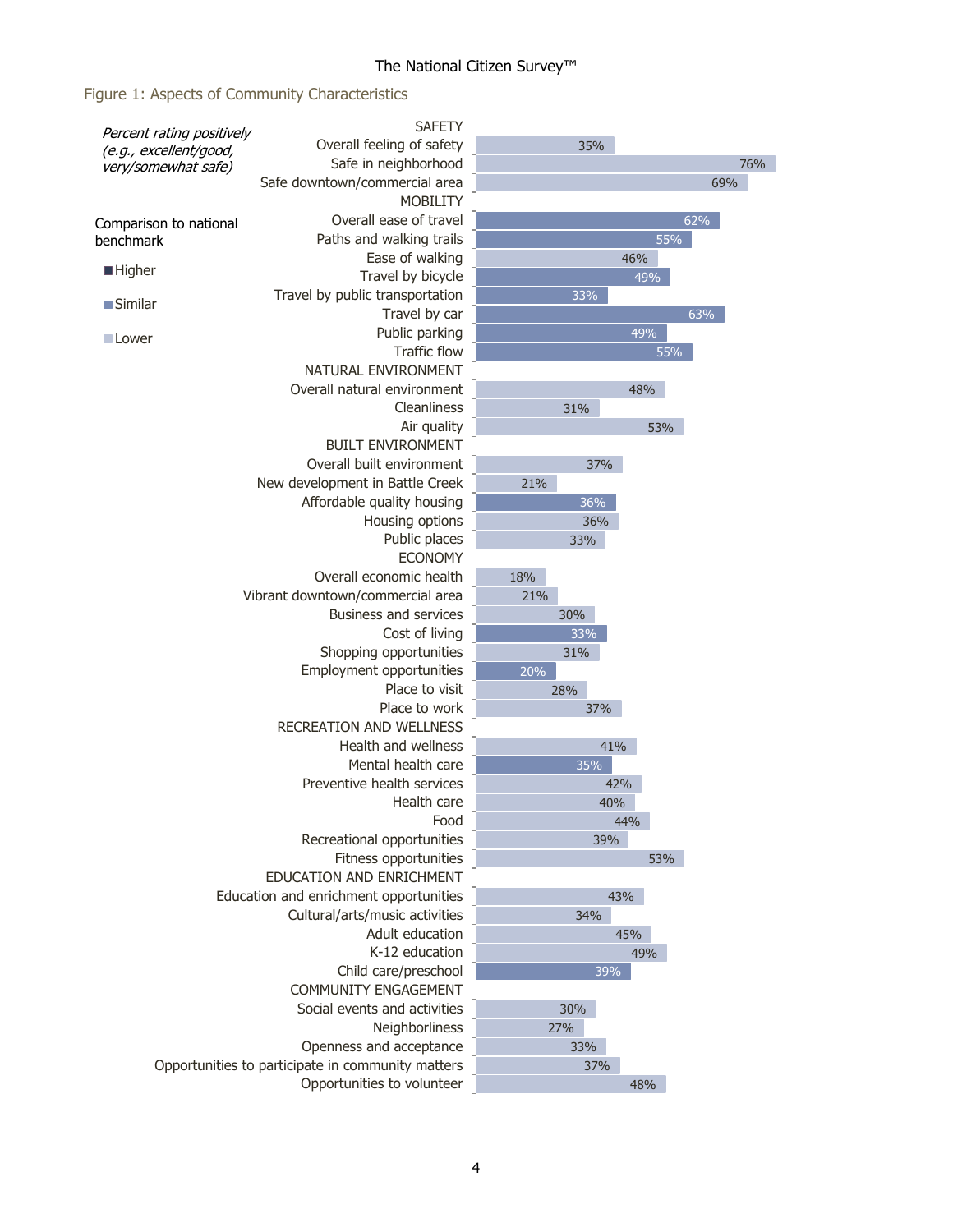## <span id="page-6-0"></span>**Governance**

#### How well does the government of Battle Creek meet the needs and expectations of its residents?

The overall quality of the services provided by Battle Creek as well as the manner in which these services are provided are a key component of how residents rate their quality of life. About one-third of residents gave excellent or good ratings to the overall quality of services provided by the City of Battle Creek. In comparison, only 28% gave excellent or good ratings to the services provided by the Federal Government.

Survey respondents also rated various aspects of Battle Creek's leadership and governance. These ratings tended to be lower than the benchmark and were rated as excellent or good by at least 2 in 10 residents.

Respondents evaluated over 30 individual services and amenities available in Battle Creek. The highest rated services were fire services, ambulance/EMS services, garbage collection, yard waste pick-up and public libraries. The lowest rated services were street repair, street cleaning, sidewalk maintenance, code enforcement and economic development. Overall, ratings tended to be similar or lower than the national benchmark.



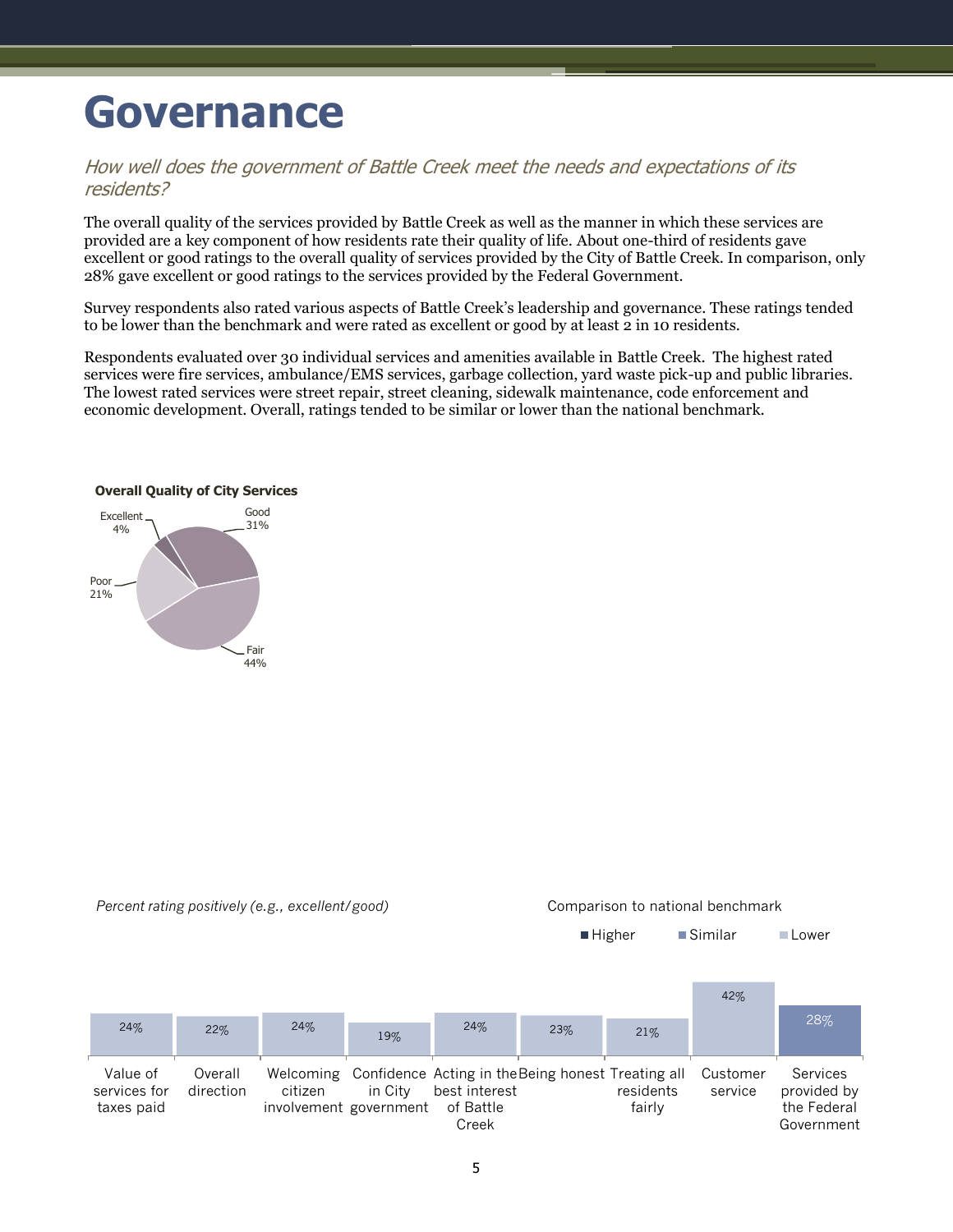### Figure 2: Aspects of Governance

| Percent rating positively | <b>SAFETY</b>                             |     |     |     |     |     |
|---------------------------|-------------------------------------------|-----|-----|-----|-----|-----|
| (e.g., excellent/good)    | Police                                    |     |     | 52% |     |     |
|                           | Fire                                      |     |     |     |     | 76% |
|                           | Ambulance/EMS                             |     |     |     |     | 72% |
| Comparison to national    | Crime prevention                          |     | 33% |     |     |     |
| benchmark                 | Fire prevention                           |     |     | 56% |     |     |
| <b>Higher</b>             | Animal control                            |     | 38% |     |     |     |
|                           | Emergency preparedness                    |     | 40% |     |     |     |
| Similar                   | <b>MOBILITY</b>                           |     |     |     |     |     |
| Lower                     | Traffic enforcement                       |     | 42% |     |     |     |
|                           | Street repair                             | 7%  |     |     |     |     |
|                           | Street cleaning                           | 20% |     |     |     |     |
|                           | Street lighting                           |     | 35% |     |     |     |
|                           | Snow removal                              |     | 34% |     |     |     |
|                           | Sidewalk maintenance                      | 20% |     |     |     |     |
|                           | Traffic signal timing                     |     | 26% |     |     |     |
|                           | Bus or transit services                   |     | 40% |     |     |     |
|                           | NATURAL ENVIRONMENT                       |     |     |     |     |     |
|                           | Garbage collection                        |     |     |     | 69% |     |
|                           | Recycling                                 |     |     |     | 59% |     |
|                           | Yard waste pick-up                        |     |     |     | 65% |     |
|                           | Drinking water                            |     | 42% |     |     |     |
|                           | Natural areas preservation                |     | 39% |     |     |     |
|                           | Open space                                |     | 31% |     |     |     |
|                           | <b>BUILT ENVIRONMENT</b>                  |     |     |     |     |     |
|                           | Storm drainage                            |     | 40% |     |     |     |
|                           | Sewer services                            |     |     | 53% |     |     |
|                           | Power utility                             |     |     | 58% |     |     |
|                           | Utility billing                           |     |     | 46% |     |     |
|                           | Land use, planning and zoning             | 25% |     |     |     |     |
|                           | Code enforcement                          | 17% |     |     |     |     |
|                           | Cable television                          |     | 33% |     |     |     |
|                           | <b>ECONOMY</b>                            |     |     |     |     |     |
|                           | Economic development                      | 22% |     |     |     |     |
|                           | RECREATION AND WELLNESS                   |     |     |     |     |     |
|                           | City parks                                |     |     | 50% |     |     |
|                           | Recreation programs<br>Recreation centers |     | 42% |     |     |     |
|                           | Health services                           |     | 40% |     |     |     |
|                           | EDUCATION AND ENRICHMENT                  |     | 42% |     |     |     |
|                           | Public libraries                          |     |     |     |     | 73% |
|                           | Special events                            |     | 39% |     |     |     |
|                           | COMMUNITY ENGAGEMENT                      |     |     |     |     |     |
|                           | Public information                        |     |     |     |     |     |
|                           |                                           |     |     | 45% |     |     |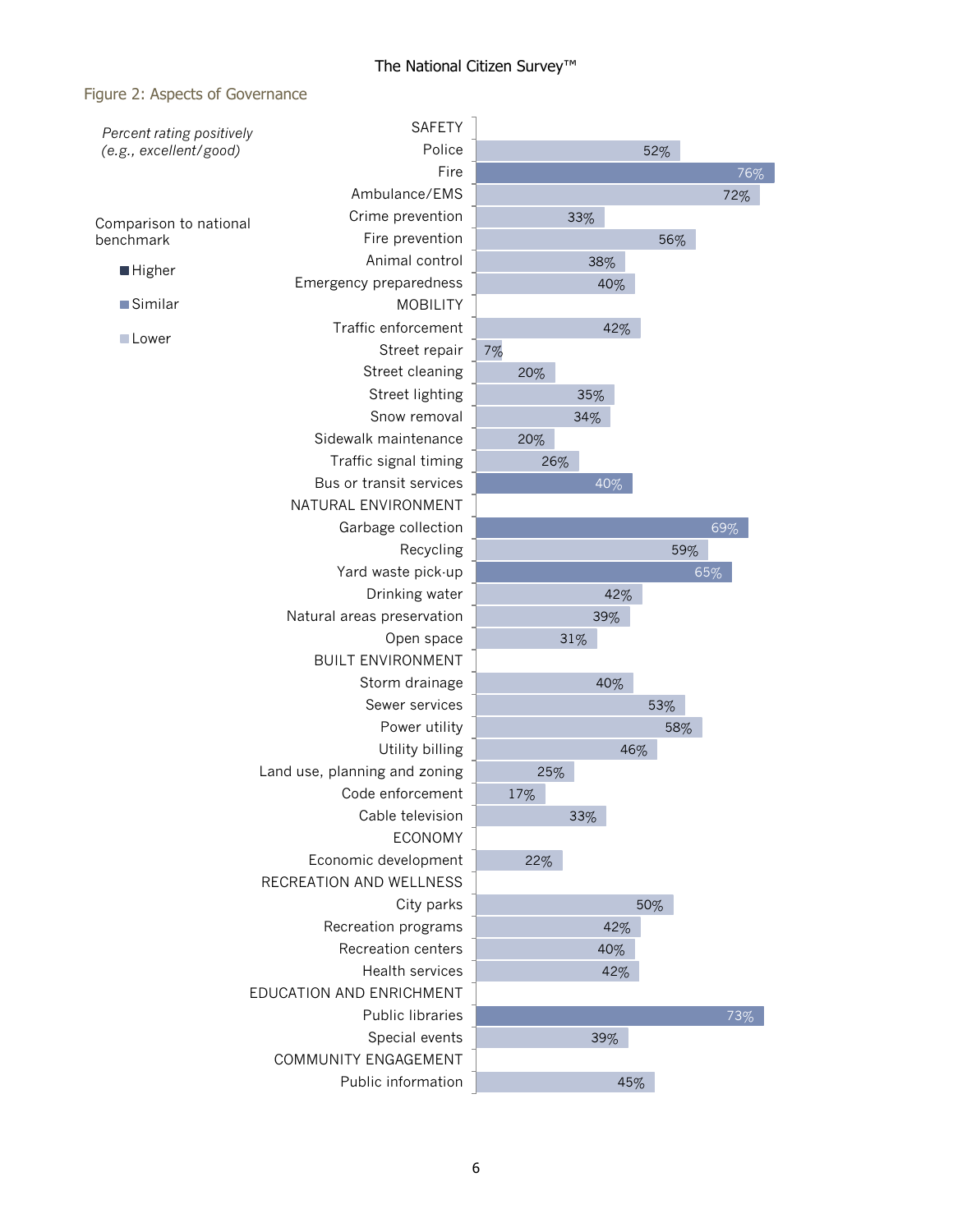## <span id="page-8-0"></span>**Participation**

## Are the residents of Battle Creek connected to the community and each other?

An engaged community harnesses its most valuable resource, its residents. The connections and trust among residents, government, businesses and other organizations help to create a sense of community; a shared sense of membership, belonging and history. Ratings for the sense of community in Battle Creek were rated fair or higher by about two-thirds of residents. About 3 in 4 respondents reported they were likely to remain in Battle Creek for the next five years and about half of residents would recommend living in the City.

The survey included over 30 activities and behaviors for which respondents indicated how often they participated in or performed each, if at all. Battle Creek residents tended to report similar rates of Participation when compared to communities across the nation. The activities or behaviors with the highest reported rates of Participation were: made home more energy efficient, purchased goods or services in Battle Creek, participated in moderate or vigorous physical activity, talked to or visited with neighbors, done a favor for a neighbor and read or watched the local news. The lowest rates of Participation were seen in: used public transportation instead of driving, campaigned for an issue or cause, contacted Battle Creek elected officials and attended a local public meeting. Nearly 6 in 10 residents reported that they worked within the city limits of Battle Creek, a rating higher than those seen in other communities.



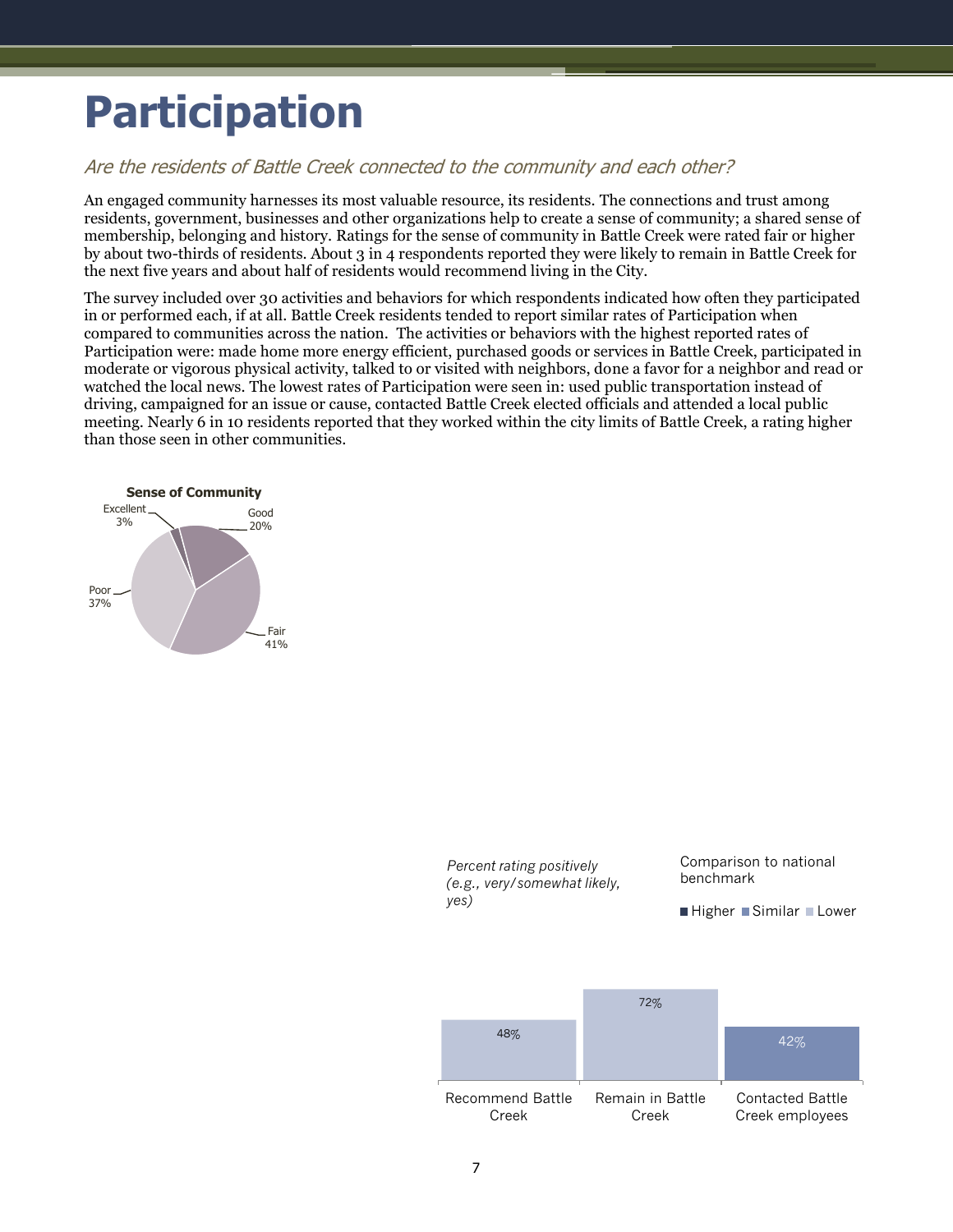### Figure 3: Aspects of Participation

| Percent rating positively<br>(e.g., yes, more than<br>once a month,<br>always/sometimes) |  | <b>SAFETY</b>                                          |  |
|------------------------------------------------------------------------------------------|--|--------------------------------------------------------|--|
|                                                                                          |  | Stocked supplies for an emergency                      |  |
|                                                                                          |  | Did NOT report a crime                                 |  |
|                                                                                          |  | Was NOT the victim of a crime                          |  |
| Comparison to national                                                                   |  | <b>MOBILITY</b>                                        |  |
| benchmark                                                                                |  | Used public transportation instead of driving          |  |
| ■ Higher                                                                                 |  | Carpooled instead of driving alone                     |  |
| ■Similar                                                                                 |  | Walked or biked instead of driving                     |  |
| □Lower                                                                                   |  | NATURAL ENVIRONMENT                                    |  |
|                                                                                          |  | Conserved water                                        |  |
|                                                                                          |  | Made home more energy efficient                        |  |
|                                                                                          |  | Recycled at home                                       |  |
|                                                                                          |  | <b>BUILT ENVIRONMENT</b>                               |  |
|                                                                                          |  | Did NOT observe a code violation                       |  |
|                                                                                          |  | NOT under housing cost stress                          |  |
|                                                                                          |  | <b>ECONOMY</b>                                         |  |
|                                                                                          |  | Purchased goods or services in Battle Creek            |  |
|                                                                                          |  | Economy will have positive impact on income            |  |
|                                                                                          |  | Work in Battle Creek                                   |  |
|                                                                                          |  | RECREATION AND WELLNESS                                |  |
|                                                                                          |  | Used Battle Creek recreation centers                   |  |
|                                                                                          |  | Visited a City park                                    |  |
|                                                                                          |  | Ate 5 portions of fruits and vegetables                |  |
|                                                                                          |  | Participated in moderate or vigorous physical activity |  |
|                                                                                          |  | In very good to excellent health                       |  |
|                                                                                          |  | EDUCATION AND ENRICHMENT                               |  |
|                                                                                          |  | Used Battle Creek public libraries                     |  |
|                                                                                          |  | Attended a City-sponsored event                        |  |
|                                                                                          |  | COMMUNITY ENGAGEMENT                                   |  |
|                                                                                          |  | Campaigned for an issue or cause                       |  |
|                                                                                          |  | Contacted Battle Creek elected officials               |  |
|                                                                                          |  | Volunteered                                            |  |
|                                                                                          |  | Participated in a club                                 |  |
|                                                                                          |  | Talked to or visited with neighbors                    |  |
|                                                                                          |  | Done a favor for a neighbor                            |  |
|                                                                                          |  | Attended a local public meeting                        |  |
|                                                                                          |  | Watched a local public meeting                         |  |
|                                                                                          |  | Read or watched local news                             |  |
|                                                                                          |  | Voted in local elections                               |  |

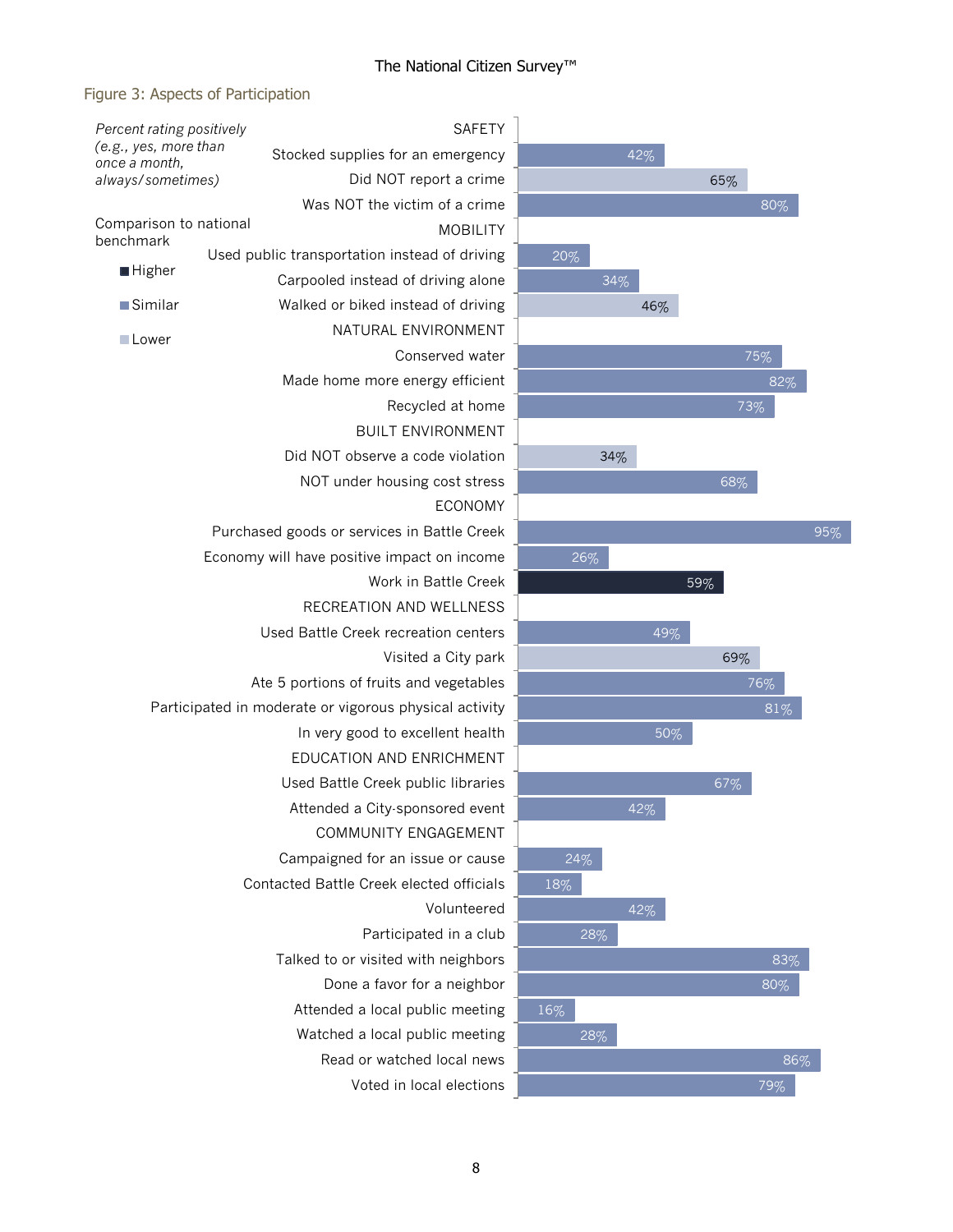# <span id="page-10-0"></span>**Special Topics**

The City of Battle Creek included six questions of special interest on The NCS. The first question asked residents to prioritize various tasks for the City to accomplish in the next two years. All of the priorities listed were deemed essential or very important by at least 8 in 10 residents. Almost all residents reported that increasing the total number of permanent jobs and helping connect Battle Creek residents to permanent jobs would be essential or very important.

#### Figure 4: City Priorities

Please rate how important, if at all, you think it is for the City of Battle Creek to prioritize each of the following in the coming two years:

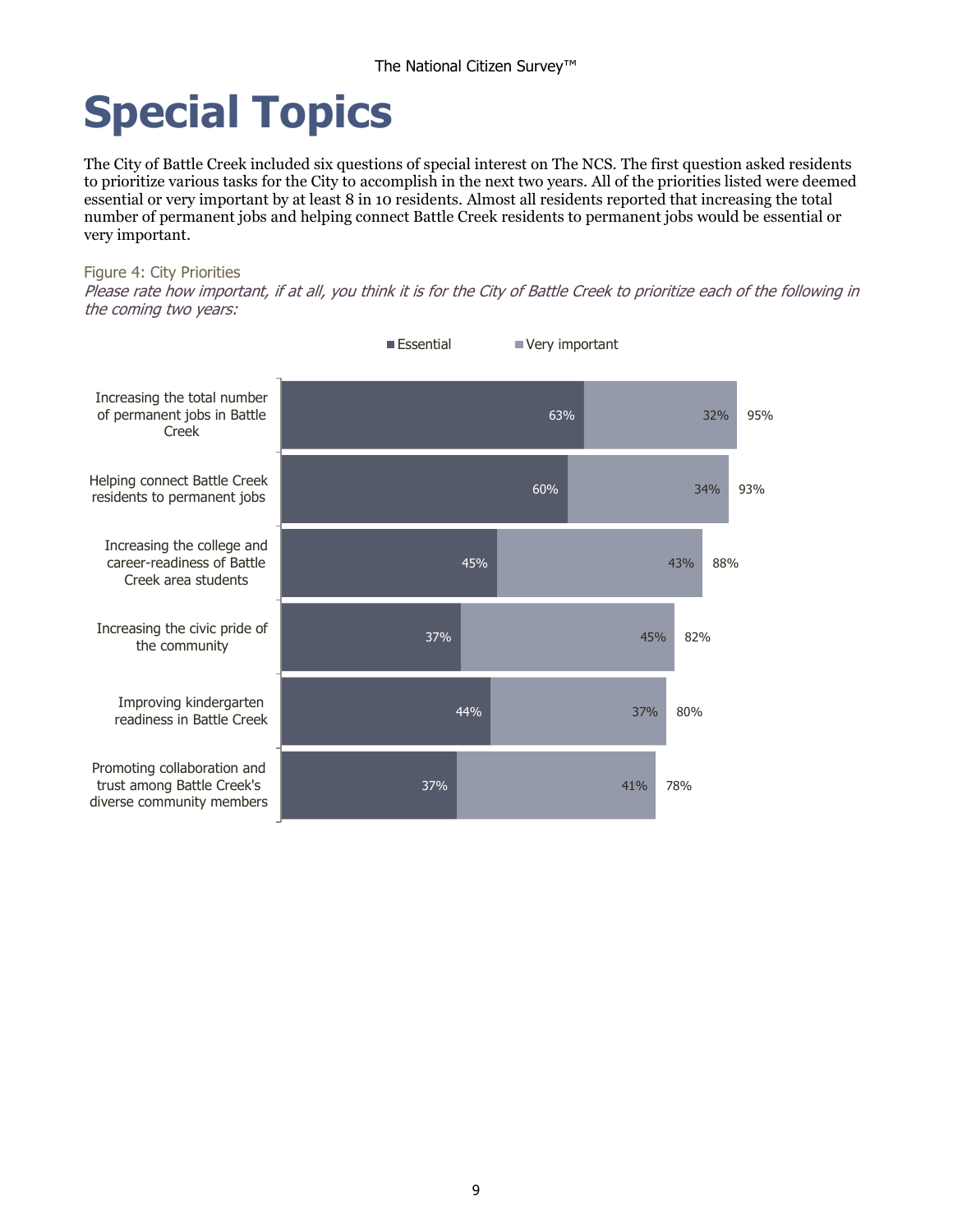In the second question, survey respondents were asked to state how likely or unlikely they would be to utilize different services that could be offered to residents. About 8 in 10 residents reported that they were at least somewhat likely to use a website or phone application for reporting crimes or other non-emergency incidents. Citizens also indicated that they were likely to use an online bill payment service for residents, with about twothirds of residents reporting they were likely to utilize this type of service. Approximately half of the residents or less stated they were not likely to use an aircraft charter service or a public viewing/observation deck at the W.K. Kellogg Airport or use additional public bus services.

#### Figure 5: Use of Potential City Services

Please indicate how likely or unlikely you would be to use the following services if they were available in the City of Battle Creek:



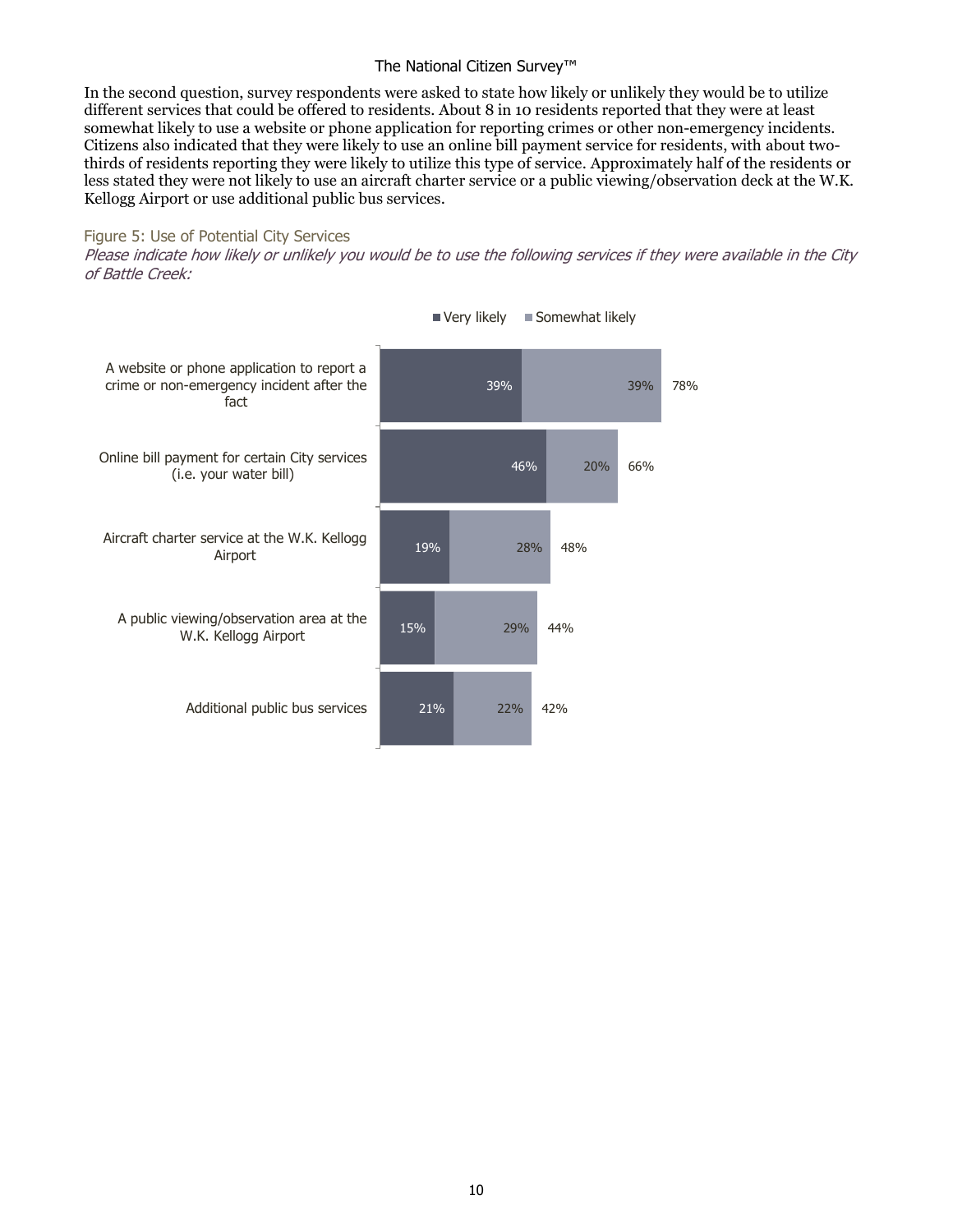Residents were also asked if they had requested the services of Battle Creek's Police and Fire Departments. Respondents indicated that about half of them had requested the services of the police department, while 18% had sought the services of the fire department.

Figure 6: Use of Police Department Services Figure 7: Use of Fire Department Services



Respondents were asked to rate the two departments if they had requested services. About 6 in 10 residents gave excellent or good ratings to the City of Battle Creek's Police Department regarding their professionalism, knowledge and courtesy and the Fire Department received positive ratings from at least 9 in 10 respondents for each of these measures.

#### Figure 8: Police Department Ratings

Please rate the following categories of Battle Creek's Police Department performance:



#### Figure 9: Fire Department Ratings

Please rate the following categories of Battle Creek's Fire Department performance:

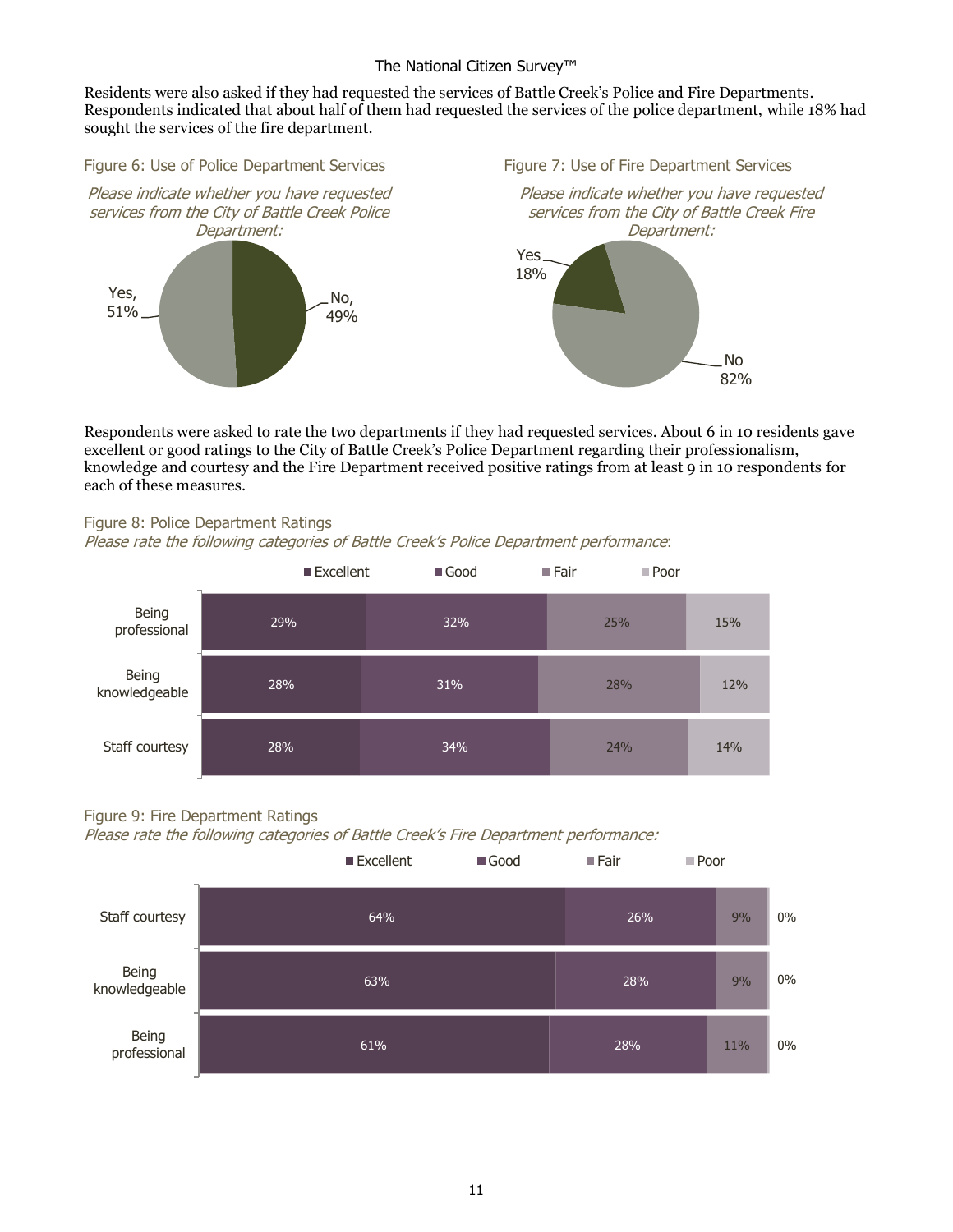The last custom question asked Battle Creek residents to report their level of trust for the City's Police Department. Fifty-eight percent of respondents indicated that they had at least a good level of trust in the department and its officers.

Figure 10: Trust for Battle Creek Police Department Please indicate your level of trust for the City of Battle Creek Police Department and its officers: